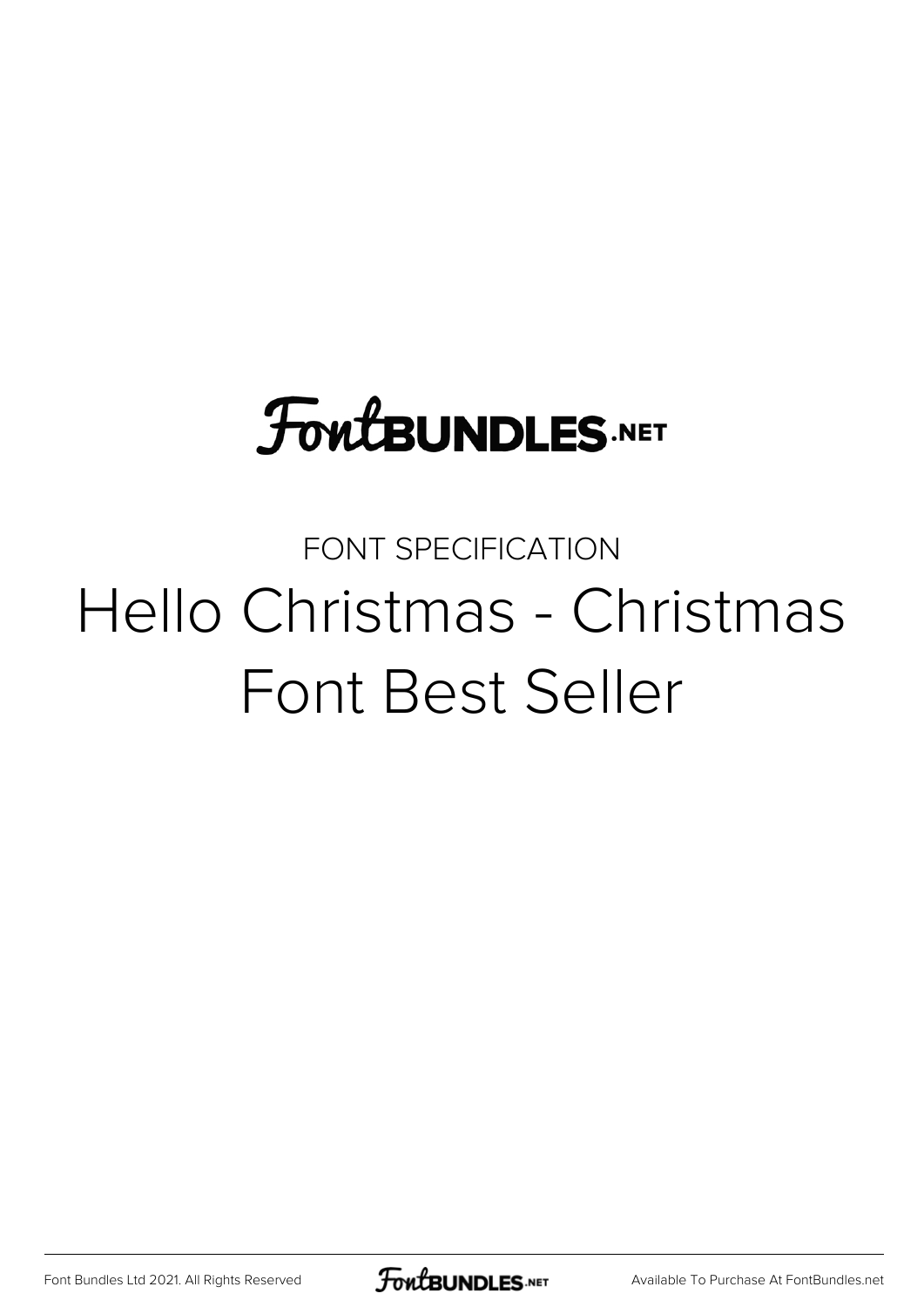#### Hello Christmas - Regular

**Uppercase Characters** 

## ABC DEFGHIJKLMNOPQRSTUVWX  $YZ$

Lowercase Characters

 $a\,b\,c\,d\,e\,\beta\,q\,h\,ij\,k\,\ell\,m\,n\,o\,p\,q\,\lambda\,st\,u\,v\,w\,\varkappa\,y\,z$ 

**Numbers** 

#### 0123456789

Punctuation and Symbols % &  $'$  ( )  $\mathsf{S}$  $\overline{H}$  $=$  > ? [ \ ] ^ \_  $\left| \begin{array}{ccc} 0 & 0 & 0 \\ 0 & 0 & 0 \\ 0 & 0 & 0 \\ 0 & 0 & 0 \\ 0 & 0 & 0 \\ 0 & 0 & 0 \\ 0 & 0 & 0 \\ 0 & 0 & 0 \\ 0 & 0 & 0 \\ 0 & 0 & 0 \\ 0 & 0 & 0 \\ 0 & 0 & 0 \\ 0 & 0 & 0 \\ 0 & 0 & 0 & 0 \\ 0 & 0 & 0 & 0 \\ 0 & 0 & 0 & 0 \\ 0 & 0 & 0 & 0 \\ 0 & 0 & 0 & 0 & 0 \\ 0 & 0 & 0 & 0 & 0 \\ 0 & 0 & 0 & 0 & 0 \\$  $\ddot{\cdot}$ 

 $\overline{\mathcal{L}}$  $\mathbf{i}$  $\mathcal{G}% _{M_{1},M_{2}}^{\alpha,\beta}(\varepsilon)$  $f$  $\odot$  $\mathbf{I}$  $\phi'$  $\mathbf +$ s

All Other Glyphs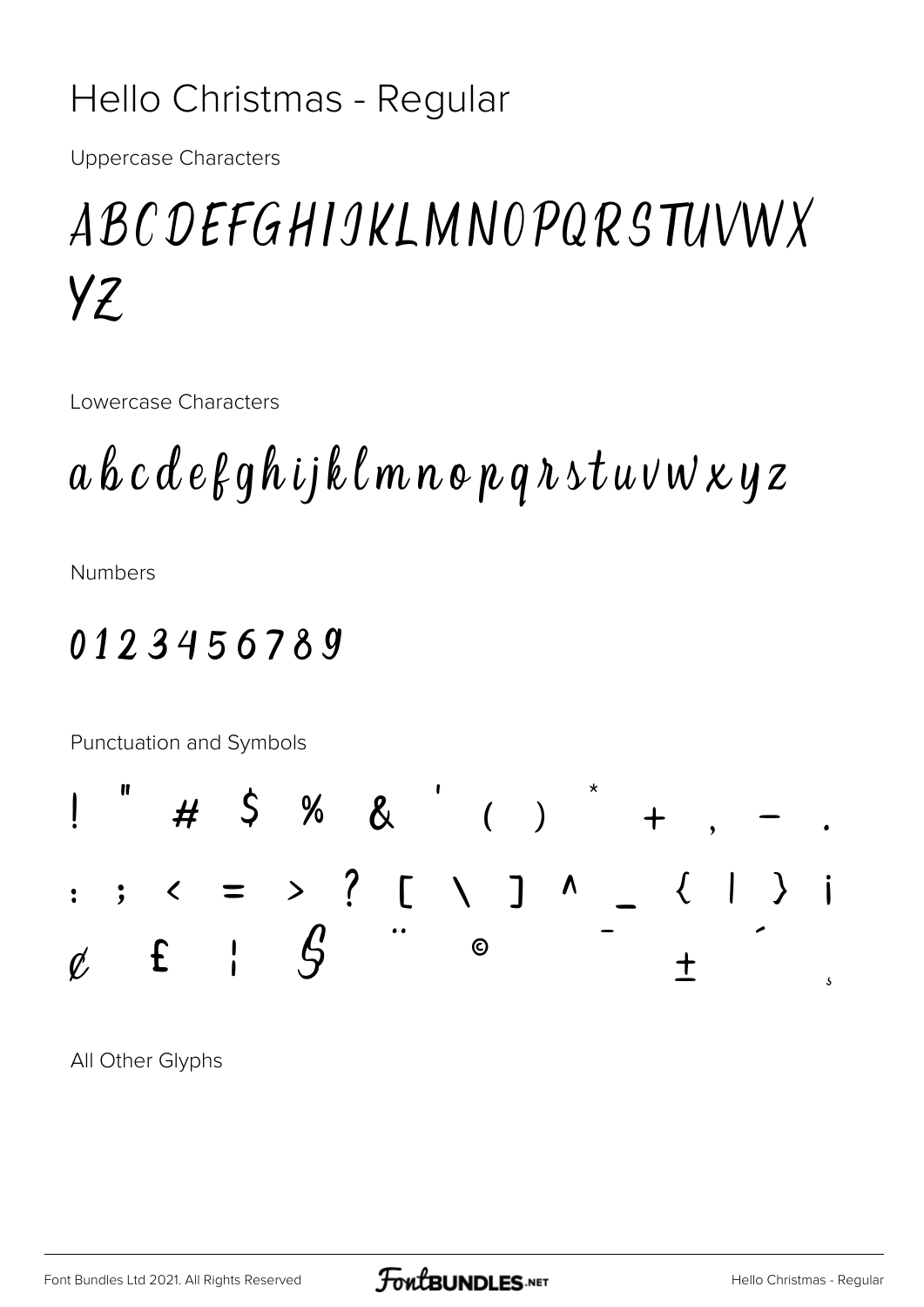|                   |  |  | $\dot{A}$ $\dot{A}$ $\dot{A}$ $\ddot{A}$ $\dot{A}$ $\dot{A}$ $\dot{A}$ $\dot{C}$ $\dot{E}$                                                                                  |  |
|-------------------|--|--|-----------------------------------------------------------------------------------------------------------------------------------------------------------------------------|--|
|                   |  |  | $\label{eq:2} \acute{E} \quad \acute{E} \quad \acute{E} \quad \dot{\hat{I}} \quad \acute{I} \quad \acute{I} \quad \ddot{I} \quad \  \, \ddot{D} \quad \  \, \tilde{\bf{N}}$ |  |
|                   |  |  | $\begin{array}{ccccccccccccc} \hat{U} & \hat{U} & \hat{U} & \hat{U} & \hat{U} & \times & \hat{U} & \hat{U} & \hat{U} & \end{array}$                                         |  |
|                   |  |  | $\begin{array}{ccccccccccccc} \hat U & \hat U & \hat V & \mathsf{p} & \mathsf{g} & \hat a & \hat a & \hat a & \hat a \end{array}$                                           |  |
|                   |  |  | $\ddot{a}$ $\ddot{a}$ $\alpha$ $c$ $\ddot{e}$ $\ddot{e}$ $\ddot{e}$ $\ddot{e}$ $\ddot{v}$                                                                                   |  |
|                   |  |  | $\hat{\iota}$ $\hat{\iota}$ $\hat{\iota}$ $\vec{\sigma}$ $\tilde{\eta}$ $\tilde{\sigma}$ $\hat{\sigma}$ $\hat{\sigma}$ $\tilde{\sigma}$                                     |  |
| $\ddot{\theta}$ ÷ |  |  | $\phi$ $\dot{u}$ $\dot{u}$ $\dot{u}$ $\dot{u}$ $\dot{y}$ $p$                                                                                                                |  |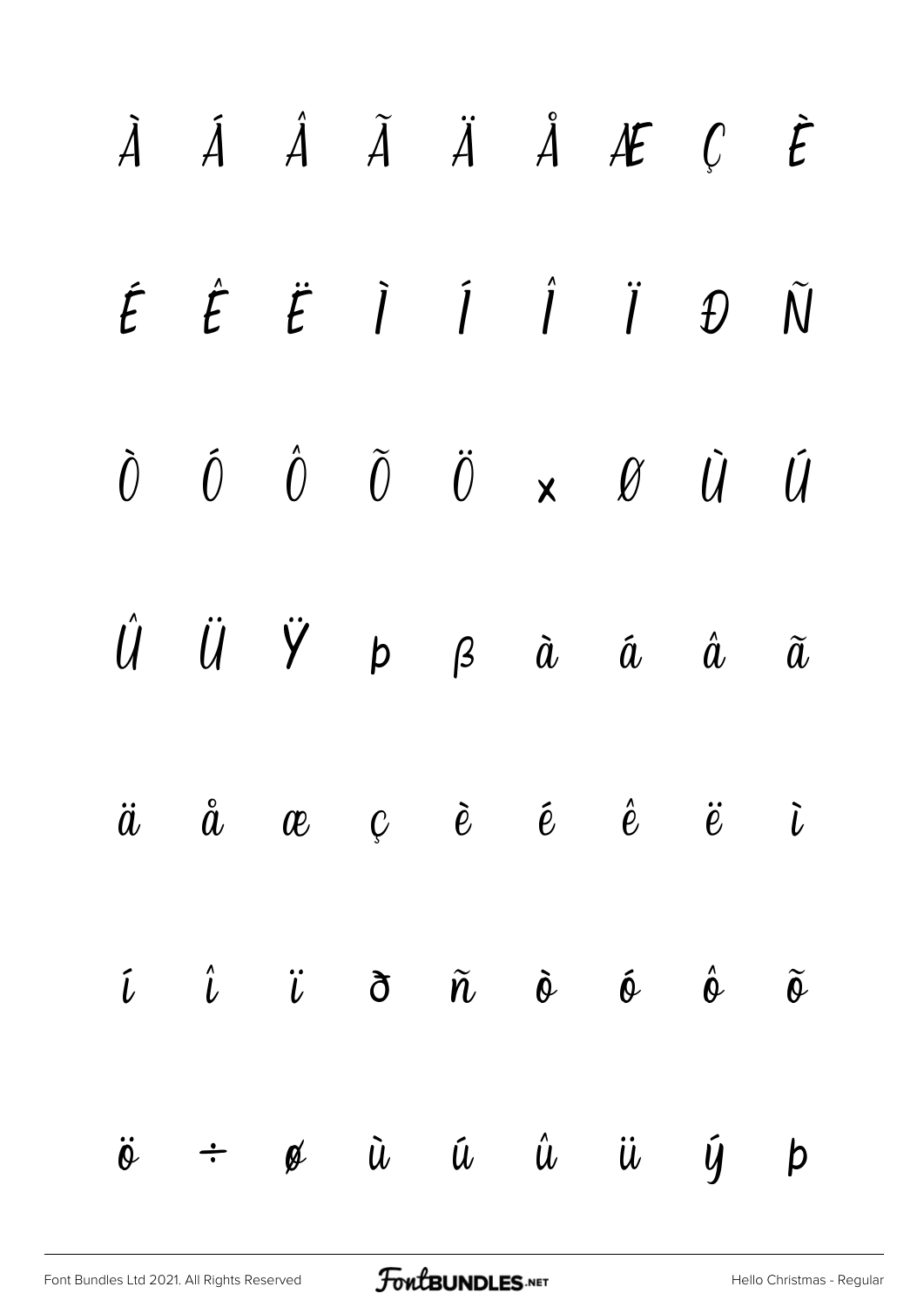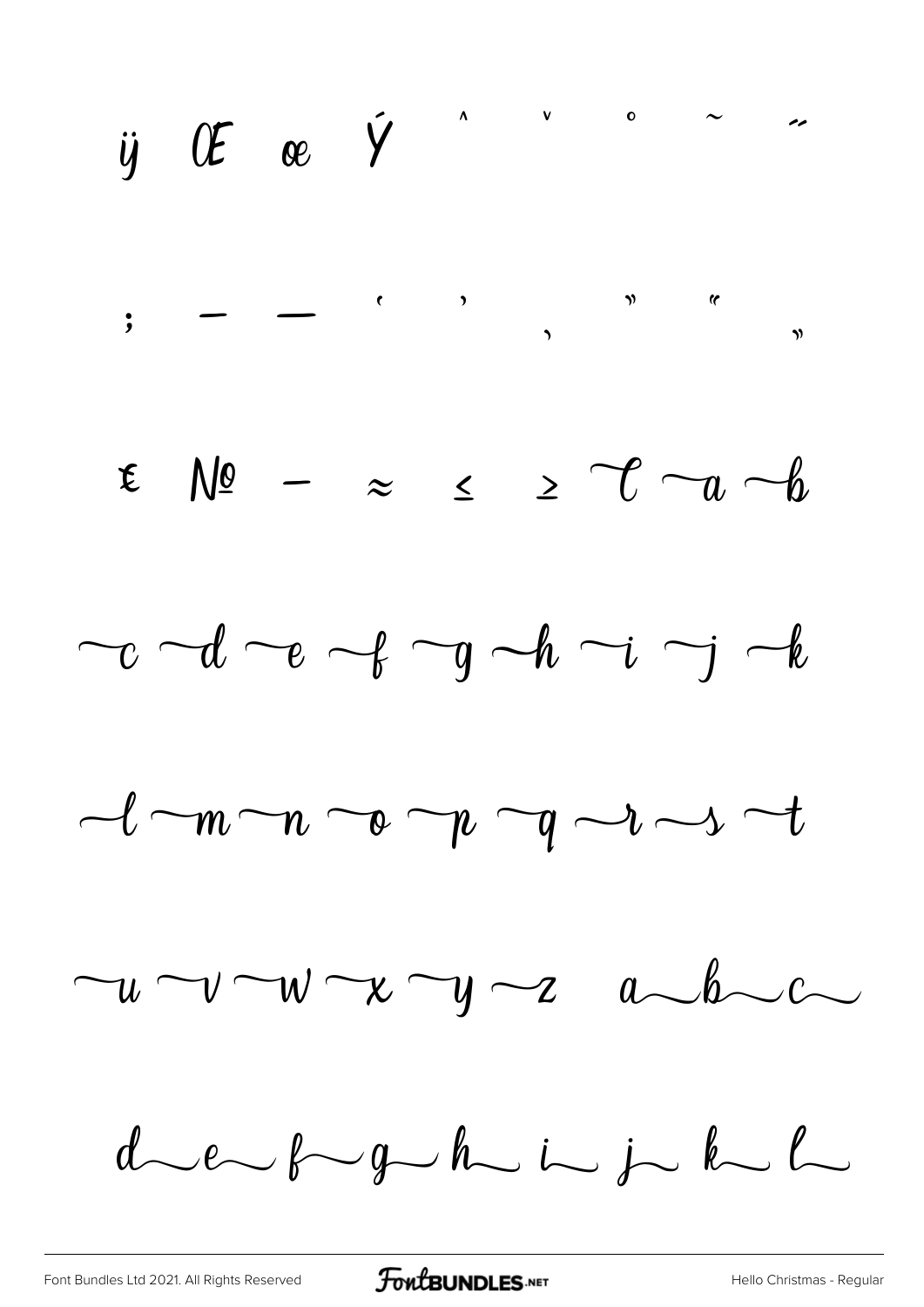$m-n$  op  $q$   $\sim$  s t  $u$  $u w x - y z - y$  j t y  $g$   $j$   $y$   $s$  tt  $\beta$   $s$   $s$   $s$ Christmasos a b c d e of g  $\circ h$  o  $i \circ j \circ k \circ l \circ m \circ n \circ o \circ n$ ogaios ot ou vou ox oy  $\sim$  as be and dependent  $\sigma$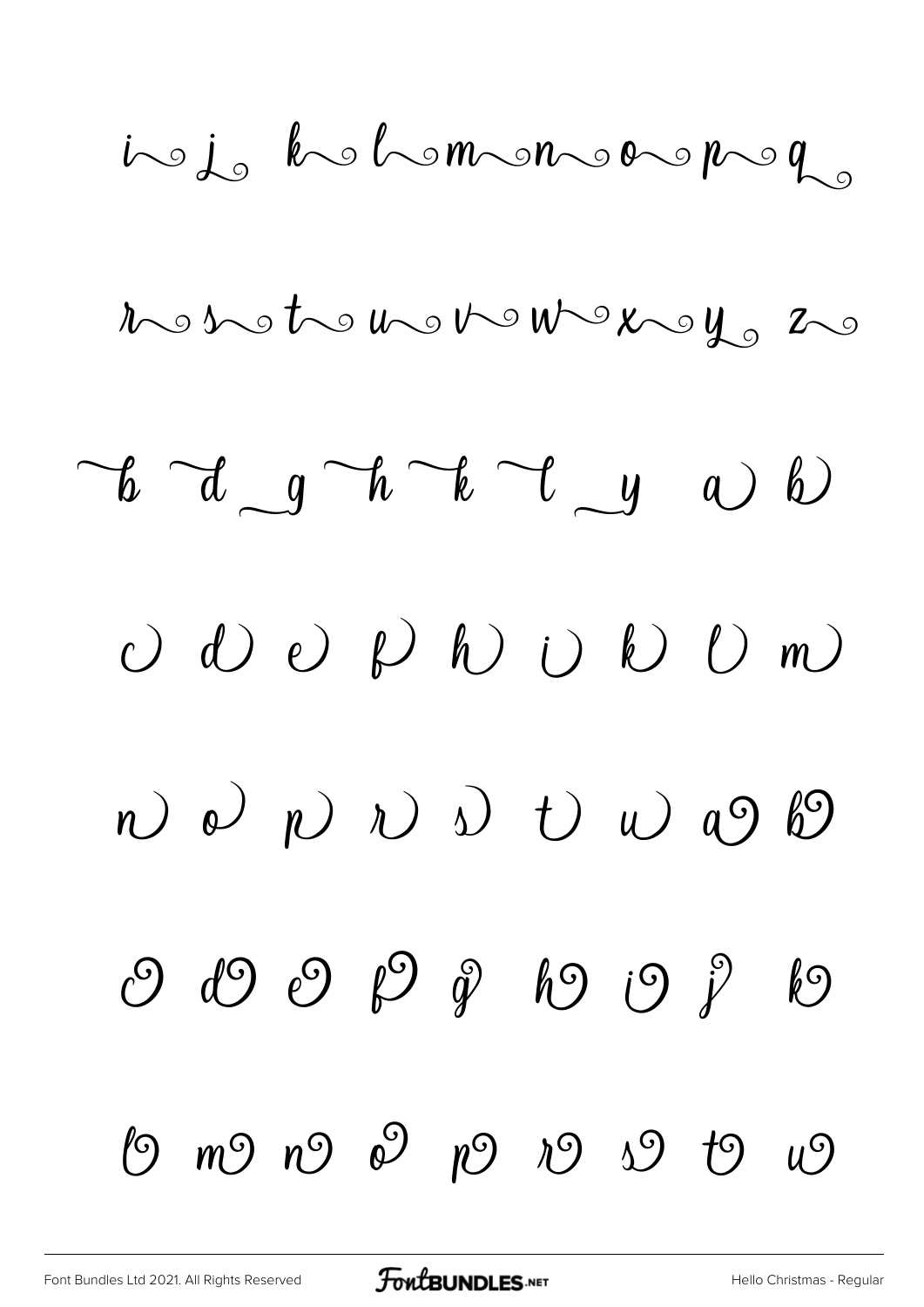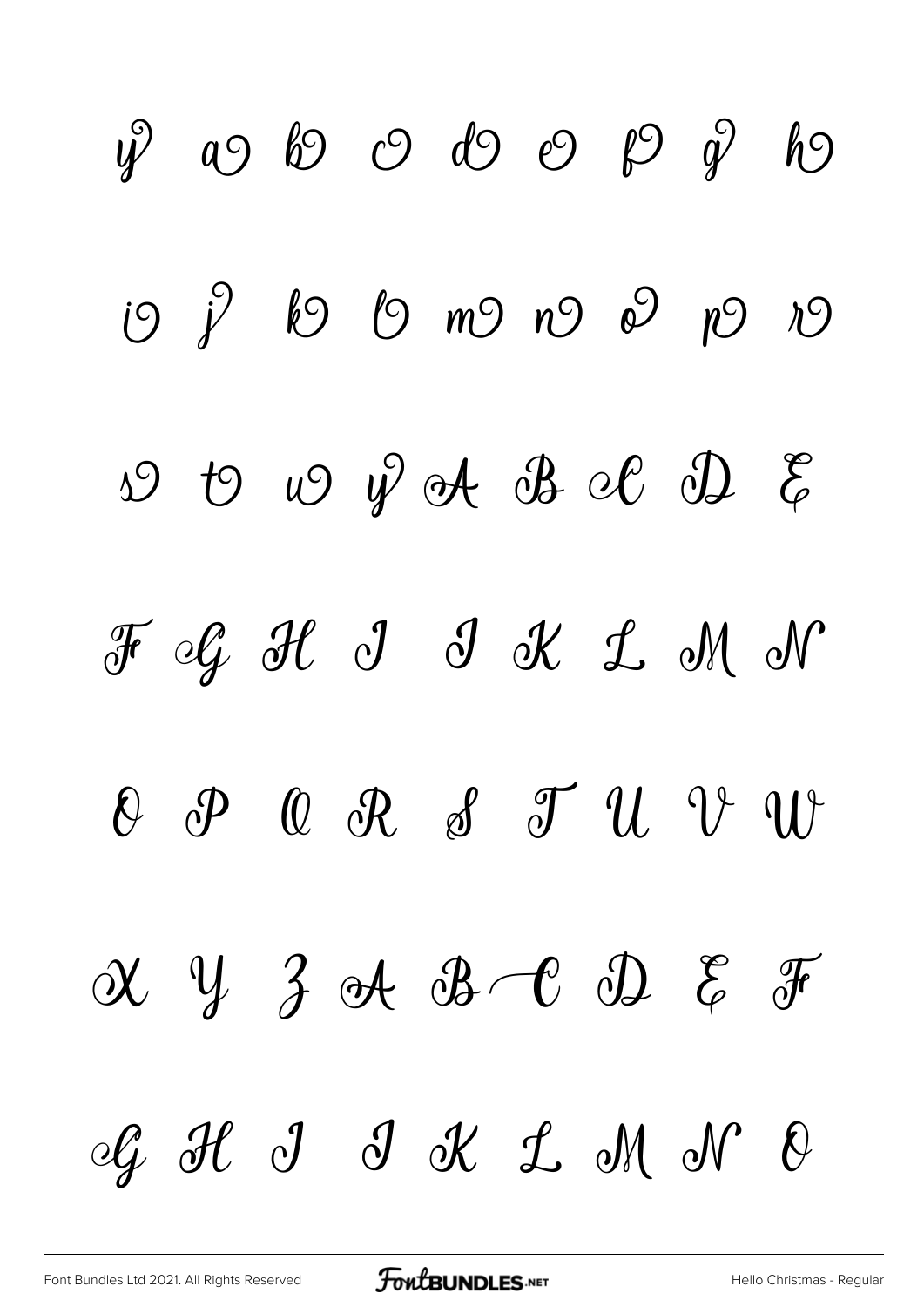